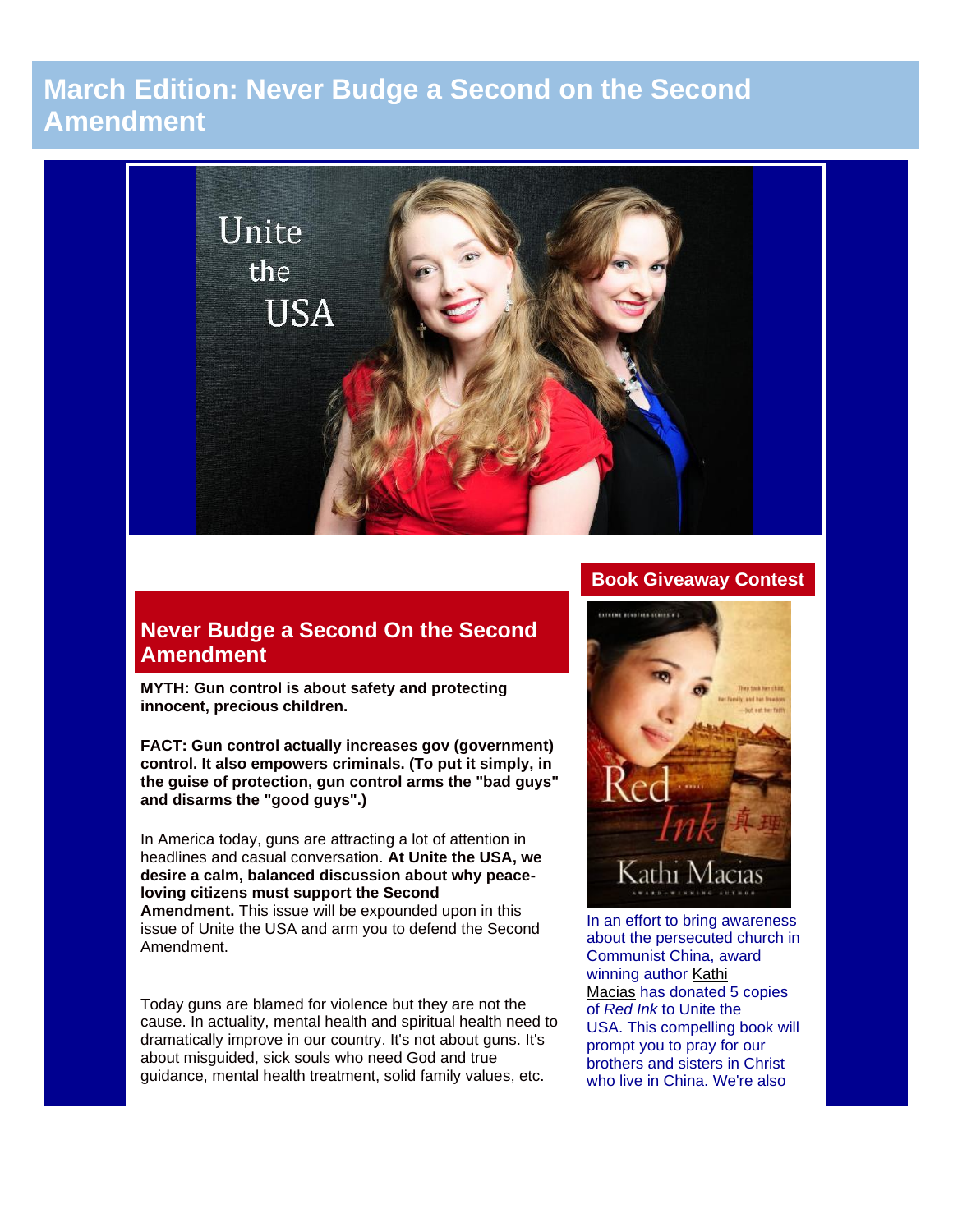So why did the Founding Fathers include the Second Amendment? We'll let Thomas Jefferson's words answer the question: "When governments fear the people, there is liberty. When the people fear the government, there is tyranny. The strongest reason for the people to retain the right to keep and bear arms is, as a last resort, to protect themselves against tyranny in government."

In essence, this means that citizens must hold the government accountable and citizens must be free to be responsible gun owners. **Today, there are millions of responsible gun owners in America.** Law-abiding gun owners understand the importance of having a solid education/understanding about safely operating, carrying, and storing guns. Gun safety must be a priority and remains an extremely important responsibility. Law-abiding gun owners take that very seriously.

**Indeed, the Second Amendment was included in the Constitution as a way to protect citizens and ensure freedom.** Former NRA president Sandy Froman said, "The Second Amendment was written so that individual Americans could protect their rights to life, liberty, and property against anyone who would seek to deprive them of those rights. When a single criminal attempts to deprive you of your individual rights by endangering your life or your well being or that of your family or children, you have the right, guaranteed by the Second Amendment, to defend yourself and your family."

Nazi Germany, Communist Russia, and other totalitarian governments used gun control as a big step to gain control of the people. Essentially, it makes it easy for the government to ruin and control lives. When the people are disarmed, it gives unlimited power to the government. Yes, our Founding Fathers knew what they were doing when they included the Second Amendment in the Constitution. The Second Amendment exists as a backbone in keeping our free society.

Gun control isn't about safety - it's about government power and loss of freedom. Currently, the Obama administration is pushing heavy gun control in the disguise that it will make our country safe and reduce violence. Reality: Conservatives do want safety and less violence, but realize that gun control is not the answer. **Instead of gun control, effective solutions to gun violence include fixing the mental health system, putting armed security in schools to protect children and teachers, and enforcing existing laws to punish criminals (few are currently being enforced).**

giving away Bibles with each copy of *Red Ink*. (Bibles are prized possessions in China.)

**[Click here](http://unitetheusa.org/id94.html)** to enter to win your copy. Entrants must complete the form in its entirety. Five winners will be chosen (one book for each winner). Deadline to enter is March 31, 2013. Winners will be randomly selected and notified by April 2, 2013. Each winner will be mailed a copy *Red Ink* and a Bible free of charge. This contest is offered to entrants with mailing addresses in the USA.

## **Action Points**



Without the Second Amendment, there would not be a Constitution. In other words, we wouldn't be free. Our Founding Fathers included the Second Amendment the in the US Constitution as a way to protect freedom. Here are some great resources to better understand and protect our Second Amendment rights:

1. Wallbuilders has published a short book simply called *[The](http://shop.wallbuilders.com/the-second-amendment-book)  [Second Amendment](http://shop.wallbuilders.com/the-second-amendment-book)* in which you can learn about why our Founding Fathers wisely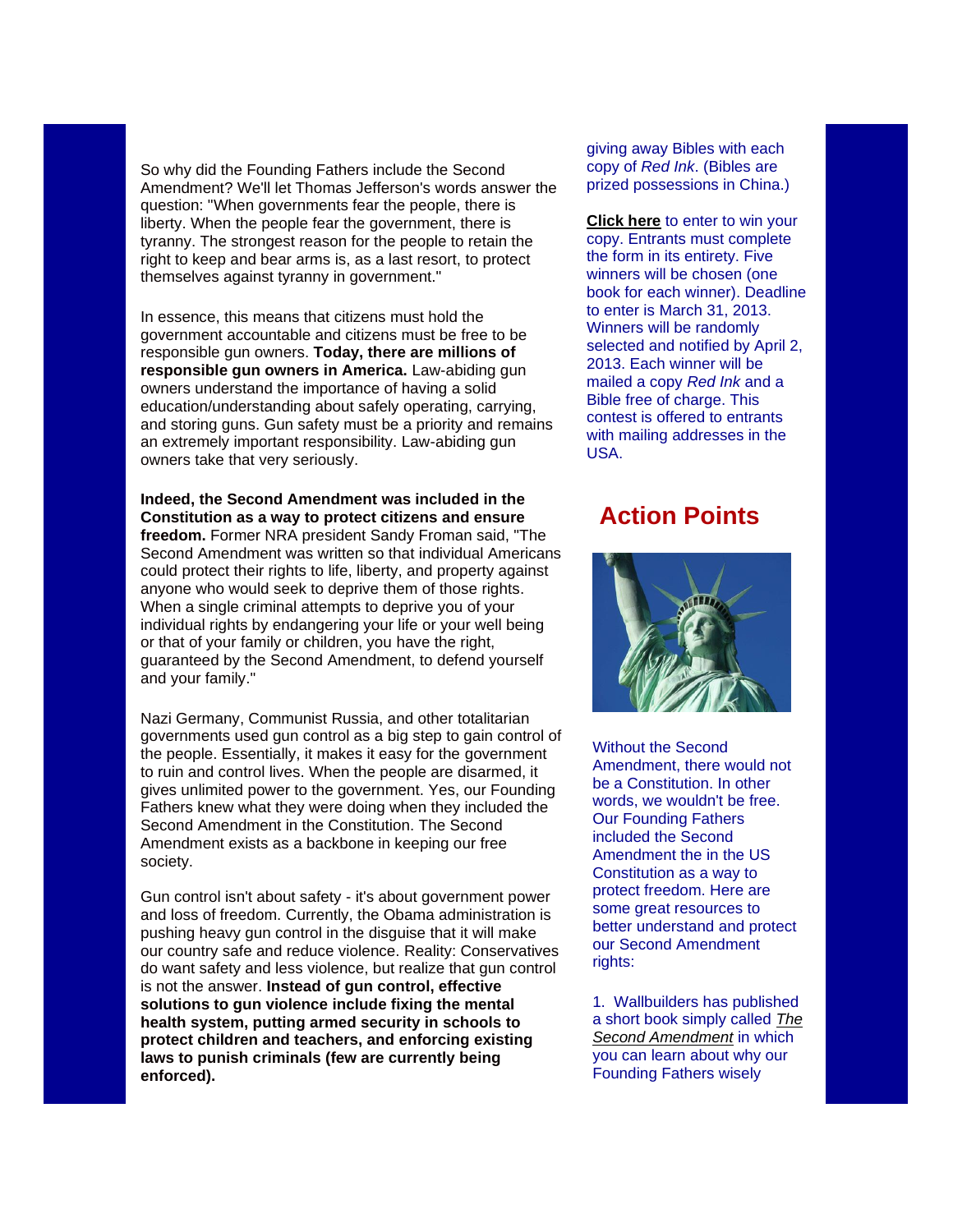**Gun control laws disarm law-abiding citizens and arm criminals.** To put it simply, many places with tight gun control laws have high crime rates because the criminals know that the citizens can't defend themselves. Schools and other public places that are "gun free zones" are basically advertising to criminals that they are unarmed and easy targets. Everyone is safer when criminals don't know who is armed; that's one reason why gun control is so dangerous.

If you're a freedom-loving, flag-waving American patriot, you know the importance of the Second Amendment. The Second Amendment guarantees the First. **So never budge a second on the Second Amendment. Your freedom and safety rely on it. God bless law-abiding gun owners!**

God bless, Carrie Stoelting and Stacie Stoelting Founders of [www.unitetheusa.org](http://unitetheusa.org/index.html)

# **2nd Amendment:** *The right protecting all the others*

By Sandy Froman Past President of the NRA



People are often surprised when I tell them that the National Rifle Association is a civil rights organization. It's true. The Second Amendment right to keep and bear arms is a civil right. And what's more, it's the right that protects all the others.

We've let the left hijack the term "civil rights," and it's time we fixed

that. Your civil rights are your constitutional rights. That's what the term "civil rights" means. They are your rights as a citizen. All the rights you enjoy as an American, whether the express rights mentioned in the Bill of Rights, or the implied rights of the Ninth and 14th Amendments, are your civil rights. It's a term that belongs to each and every one of us, regardless of race or creed.

The NRA regularly brings lawsuits to protect free speech and other constitutional rights. But it is the NRA's defense of the Second Amendment that does the most to protect all of your liberties.

included the right to bear arms in the U.S. Constitution.

2. [Sign up](https://www.nraila.org/get-involved-locally/secure/stay-informed.aspx) today for email alerts from the NRA to receive timely and important political and legislative information. Stay up to speed on today's anti-gun issues so you can defend of your Second Amendment rights.

3. "Gun control" does not keep people safe or expand freedom; it does the opposite. Distinguish the facts from fiction of gun control by reading this three part series by Sandy Froman called [The](http://www.wnd.com/2007/06/41950/)  [History of Gun Control.](http://www.wnd.com/2007/06/41950/)

4. [Watch this video](http://home.nra.org/iphone.aspx/video/8973) of NRA's Wayne LaPierre explaining how to end gun violence.

5. The Heritage Foundation has an excellent guide to the U.S. Constitution -including the [Second Amendment.](http://www.heritage.org/constitution/#!/amendments/2/essays/142/to-keep-and-bear-arms)

## **About Sandy Froman**



Sandy Froman is immediate past president of the National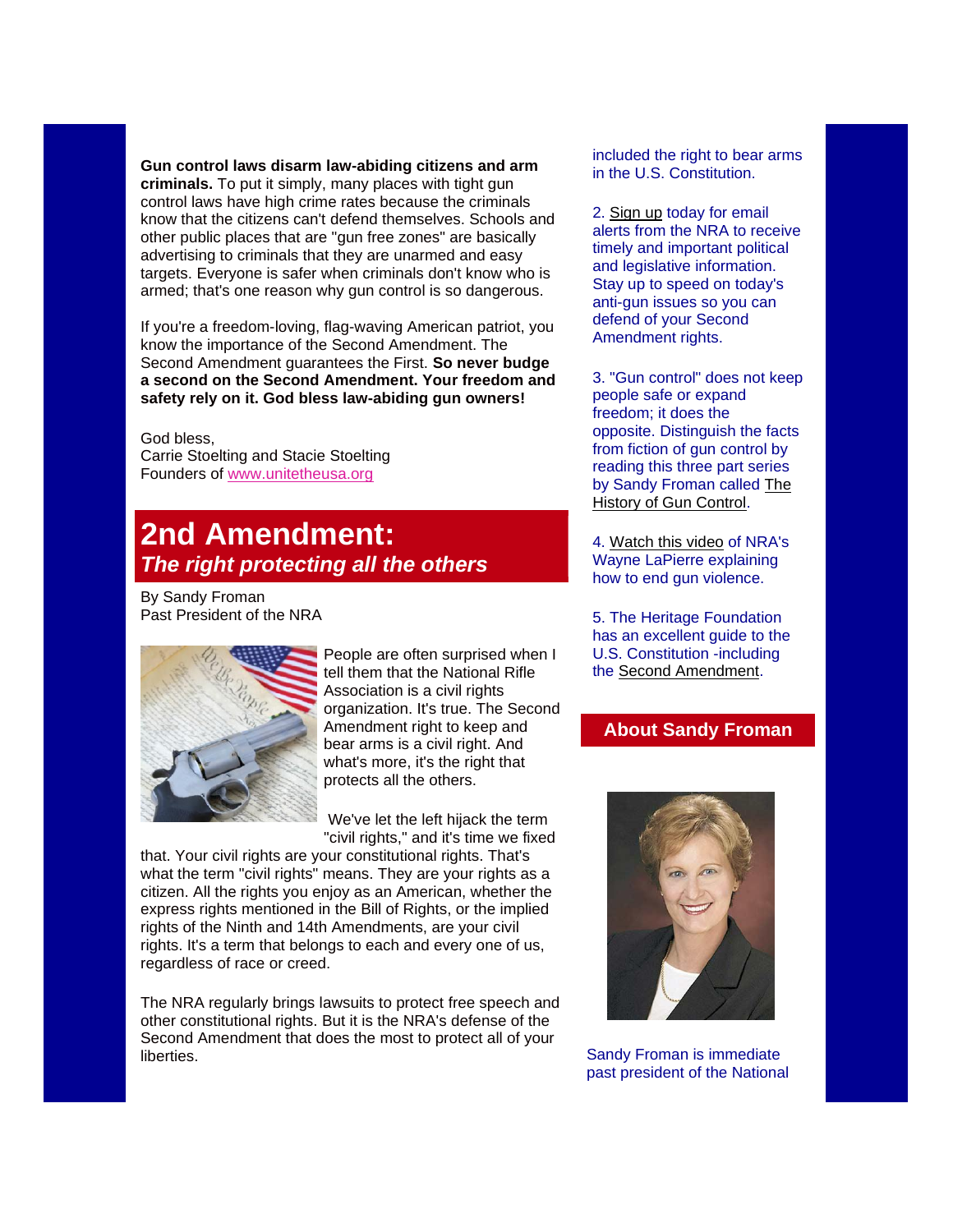The Second Amendment guarantees the individual right of every peaceable, law-abiding American to keep and bear arms. You have the right to have firearms for any lawful purpose, whether self-protection, recreation, competition, hunting or collecting. And this right extends to handguns as well as to long guns such as shotguns and rifles.

Most people understand this because current polls show that over 70 percent of Americans believe that the Second Amendment secures an individual right.

But many people don't know why the Constitution includes the right to bear arms. The reasons are not considered politically correct, and those on the left who dominate public education and the big media conglomerates don't want to talk about them.

There are many reasons the Founding Fathers wrote the Second Amendment, but the three most important ones are of vital concern to you, regardless of where you live, what you do or what your interests are. Let's start with the third reason and work up to the first and most important.

The third most important reason the framers of the Constitution wrote the Second Amendment is for safety against criminal elements. I respect and admire our law enforcement officers. They have a tough job to do, and most of the time they do it well. My late husband was a career police officer, so I know the sacrifice our good police officers make to protect all of us. But the reality is there are usually only two people present when a crime is committed: the criminal and the victim. You are almost never sitting next to a police officer when you're attacked, right? Criminals prey on people under circumstances that benefit the criminal, and they prefer a victim who is alone and unarmed.

The Second Amendment allows you to level the playing field against your would-be attacker. No matter your age or size or gender, or even your disability status, with a firearm at the ready you are a match for the biggest, meanest robber or rapist who might try to break in through your door or window. You need not fear for your safety, or the safety of your spouse or children, if you are proficient in the use of a firearm in the comfort of your home. And as for protection outside the home - well, I'll discuss that in a future column.

This is all the more true for people who live in the suburbs or rural areas, where it might take the police a long time to respond. Even in the city where response times tend to be quicker, a few minutes is an eternity when a thug is trying to break down your door. That was my experience years ago

Rifle Association of America and a longtime member of the NRA board of directors. A practicing attorney in Tucson, Ariz., Froman is an international speaker on the right to keep and bear arms and an advocate for federal judges who will interpret the Constitution according to its original meaning.

### **Featured Quote**



"There's no such thing as a good gun. There's no such thing as a bad gun. A gun in the hands of a bad man is a very dangerous thing. A gun in the hands of a good person is no danger to anyone except the bad guys." **-Charlton Heston** *(Former president and spokesman of the NRA)*

#### **Featured Founding Father**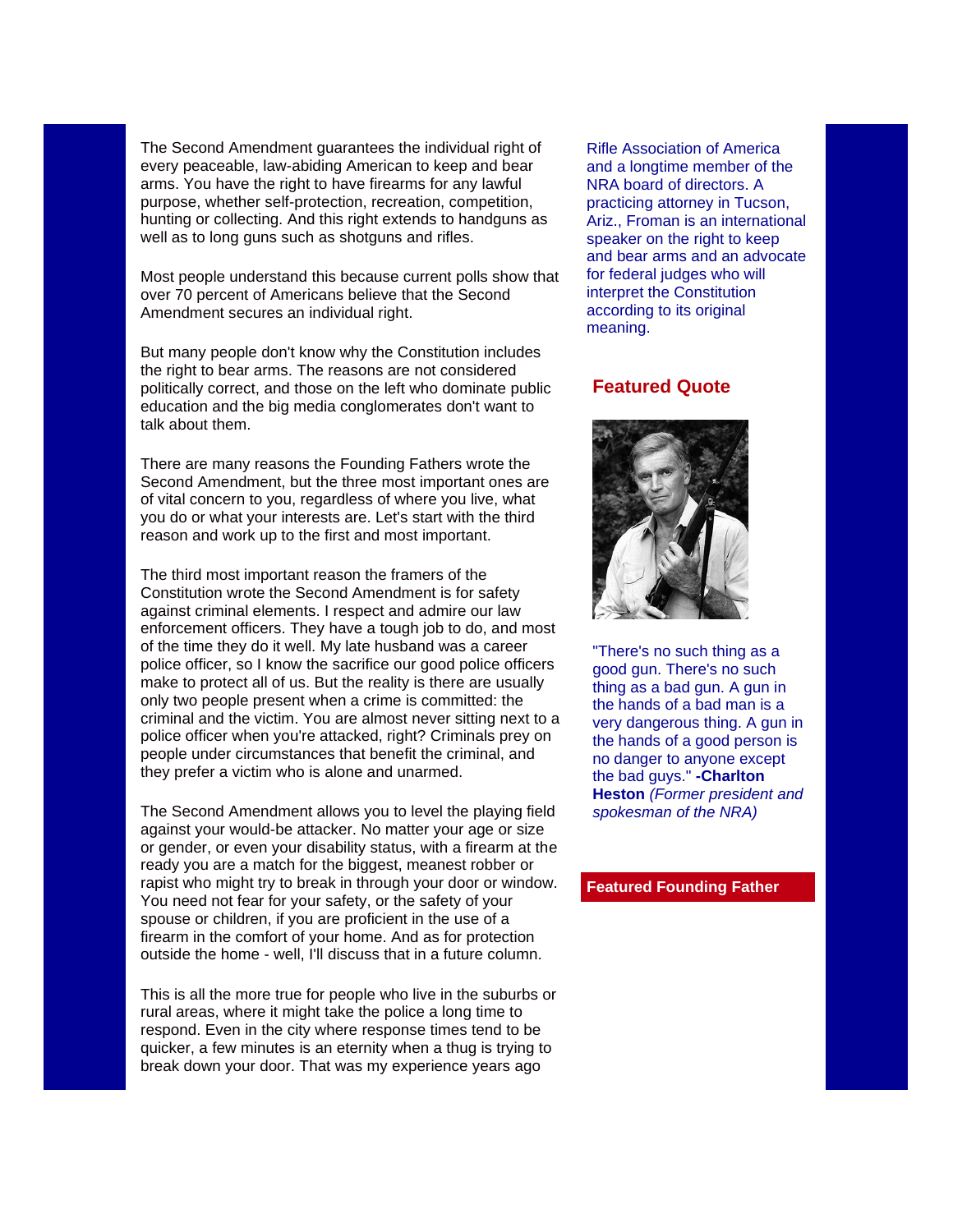that led to my purchasing my first firearm, as I'll tell you in a future column.

The second most important reason for the Second Amendment is national security. The Founding Fathers did not trust standing armies, meaning armies that are kept equipped during peacetime. In their experience, standing armies were often used by dictatorial rulers to keep the common people subjugated. The Founding Fathers were fearful as to what a future national government might do domestically with a powerful military, and therefore wanted our standing military to be small.

So their idea was that the people should all be armed. That way, if America was attacked by foreigners, the people would be able to defend themselves and our country while the government equipped and marshaled a professional army to fight the invaders. And if our armies should be defeated on the battlefield, every citizen could defend his family and his freedom against the invaders. If the invaders had to fight for every inch of ground against an armed citizenry, and people were desperately fighting for their lives and homes, the invaders would eventually lose the will to fight and retreat, and America would still be free.

And, finally, the single most important reason for the Second Amendment was as an insurance policy against our own government. I don't mean to sound alarmist, but that's the historical truth. I will write a column explaining more of these details. For now, suffice it to say that the Founding Fathers considered the greatest threat to liberty to be a national government that has acquired too much power. While America for more than two centuries has been the freest nation on earth, the Founding Fathers did not know what the future would hold. So, in keeping with the teachings of political philosophers such as John Locke, they decided that the people should all be armed. That, they claimed, was the ultimate insurance policy to keep the government in check and keep the people free.

These reasons are why the Second Amendment protects all of your rights. Whether freedom of religion, free speech, free press, free association, the right to protest the government, or our other rights, the Second Amendment allows you to protect those freedoms for yourselves and your loved ones.

The NRA is dedicated to protecting all of your rights under the Constitution. And by focusing on securing and advancing the Second Amendment, our mission is to make sure that your children and grandchildren enjoy the blessings of liberty, just as you and I do today.



**William Blount** (March 26, 1749 - March 21, 1800) was an American statesman, land speculator, and a signer of the US Constitution. As a member of the North Carolina delegation at the Constitutional Convention of 1787, he led efforts in North Carolina to ratify the Constitution in 1789. Later he served as the only governor of the Southwest Territory which gave him a leading role in helping the territory gain admission to the Union as the State of Tennessee. He was selected as one of Tennessee's first U.S. senators in 1796.

## **Get Your Copy of** *In God We Still Trust*



Listen to patriotic music at its best; order *[In God We Still](http://unitetheusa.org/id56.html)*